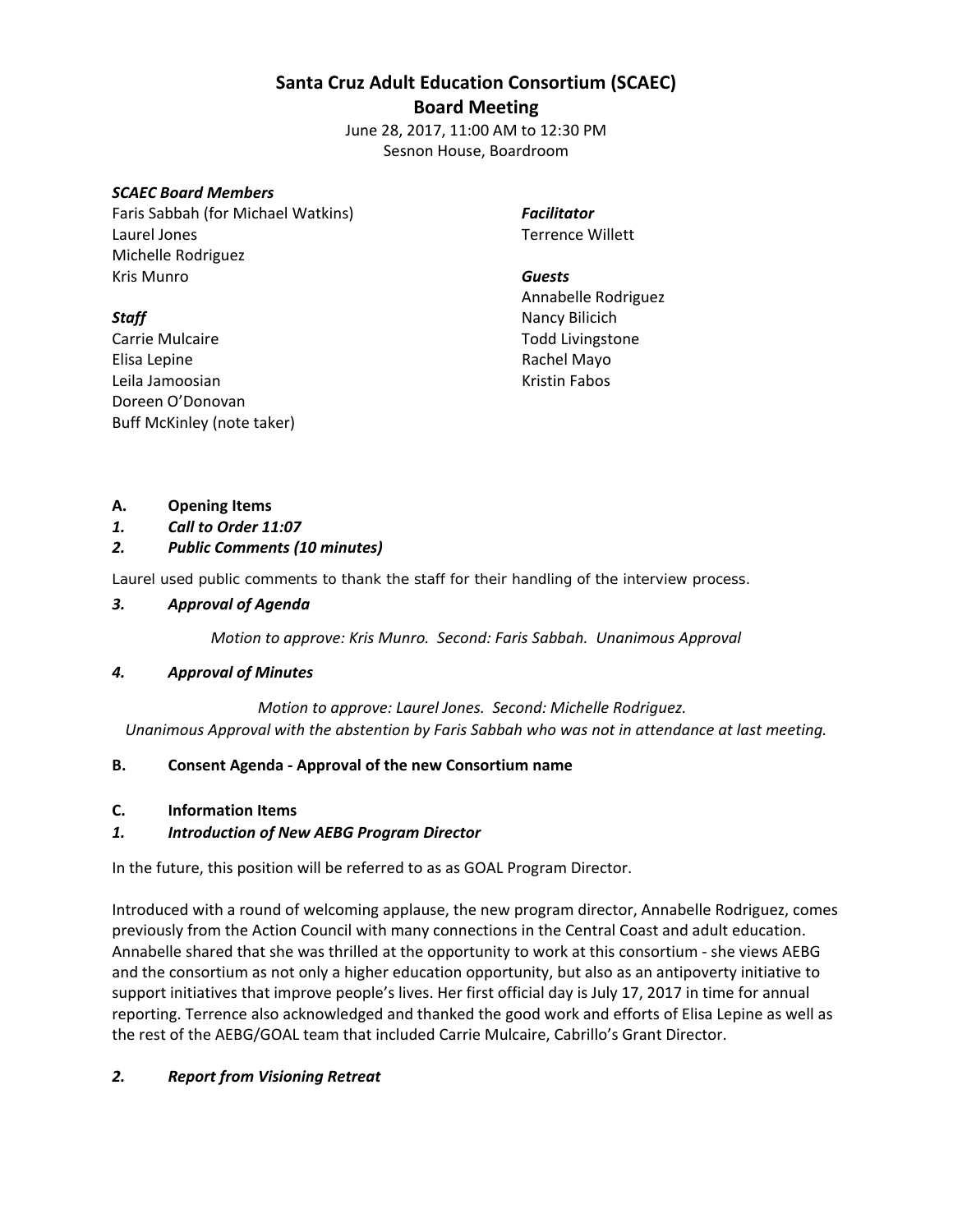Catherine Cooper led the AEBG Board through a visioning and logic model exercise that is timely given the planning for the FY2017‐18 AEBG Annual Report. Some of the highlights of the logic model included:

- aligning curriculum that supports pathways
- conducting professional development
- providing academic and social supports
- work on articulating pathways
- collaborative data analysis

Outputs are more students/faculty being trained. In addition, long‐term outcomes included:

- Students moving through the system and our ability to track that movement
- Alignment curriculum with instructors with adult learning training.

One board member stated that the logic model is important to help guide the work we do in years to come. It will assist in setting agenda items and determining what qualitative and quantitative data points to look at. It reminds us that we are student focused and adult learning focused.

The board was excited to see academic planning that could both provide support for adult learners and articulation linking to the K‐12 system and their long‐term career path.

Another board member appreciated the ability to reflect at the retreat and restated the importance of a governance calendar that references the logic model as we map out where we have been and what we would like to accomplish throughout the upcoming year. Both PVUSD and SCCS have versions of a governing calendar to share as examples. Our calendar should include reporting requirements in addition to stated goals and suggested topics to be covered.

The board would like to have metrics associated with identified goals ahead of time. This includes data to understand socio‐economic platforms in the county. One potential area for growth ‐ researching and connecting with others involved in the adult learning sphere, creating a better link between K‐12 and adult learning. GOAL should position itself as a regional advocacy group, making recommendations to other bodies and creating informal and formal collaborative relationships supporting an eventual statewide advocacy.

# **RECOMMENDATION: Consortium staff to bring a draft template of the governance calendar to the August board meeting.**

#### *3. Review of FY 2017‐18 Annual Plan Template*

Carrie Mulcaire described the process and timeline for the FY 2017 Annual Plan delivery.

- Phase 1- complete annual plan and general assurances, which is due to the state by Aug. 15, 2017.
- Phase 2 detail activities and budget is due in late October/early November to the state AEBG office.

Through this planning effort, the state wants our consortium to be evaluating the accomplishments and challenges for the last fiscal year (FY2016‐17) and propose strategic, big‐picture strategies for FY2017‐ 18. This differs from previous years when the state asked us to report on specific member‐level activities. Instead, these detailed activities are to be submitted in late October/ early November.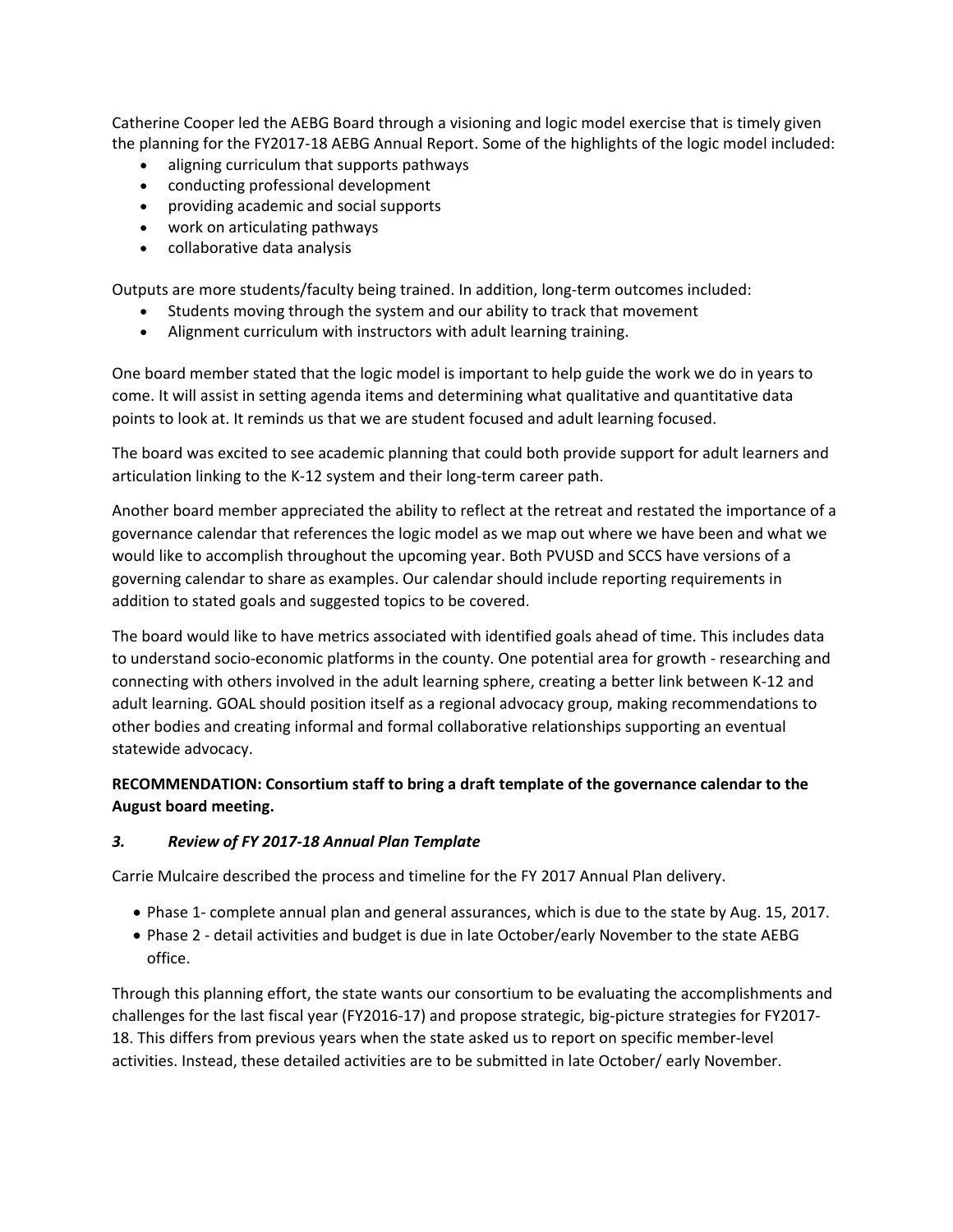The General Assurances section of the Annual Plan asks members to sign off on compliance requirements of the funding. Noncompliance to the general assurances could lead to loss of funding to either the consortium or the consortium member.

The steering committee used their last meeting to begin completing the template and employing some information from the logic model. There was also mention that the state AEBG office and their Technical Assistance Provider (TAP) held webinars on reviewing expectations for the Annual Plan.

Once further information is obtained from the adult schools and further communication with the Steering Committee with a July conference call, we will circulate a draft of the Annual Plan for board review prior to bringing it back to the August board meeting on 8/11 for a final vote. Carrie asked for guidance on the method for the board to weigh in on the Annual Plan. It was determined to create a google doc for collaboration. A board member noted that objective data and environmental tracking data should be cited. Additionally, we should make sure we compliment ourselves on our collaboration efforts thus far.

**RECOMMENDATION**: **Create a google document of draft FY17‐18 Annual Plan by 3rd week of July for review by board members. Board members will be given two weeks to review. Final feedback from board members should be sent to Carrie Mulcaire's attention in order to make final edits to document in time for board agenda meeting distribution by August 9, 2017.**

## *4. Data Update*

Staff presented a data dashboard and acknowledged the CASAS data points that were provided by WASCAE. The info provides great insight into "persistence" and "completion" student data.

One board member commented that we should be discussing entrance and exit skills in terms of transition and readiness. CASAS is an objective test and should accompany writing samples along with entry and exit interviews to exemplify multiple measures.

Another board member asked if we could consider the time and energy expended in performance‐based assessments.

Staff is reviewing the data quality of the dashboard to ensure its accuracy going forward. The board questioned whether the purpose of the dashboard was to prove our effectiveness to the state or determine which of our programs are effective/ineffective or both. Staff suggested that we ask questions regarding the data about what improvements that could be made in order to improve student success. There was consensus that in order to use a dashboard successfully, we need to determine the following: 1) what we want to evaluate; 2) when we are doing program evaluation as a board; and 3) how to connect to AEBG goals.

The logic model created at the retreat suggests that we also need a 'goals' dashboard that measures student outcomes in relation to program goals and process goals.

## *5. Update on Regional Marketing Initiatives*

A new name and brand identify for our consortium has been identified as GOAL ‐ Greater Opportunity through Adult Learning / Grandes Oportunidades para Aprendizaje de Adultos. Now that we have identified the name and created a logo, we can move forward on finalizing the messaging platform and